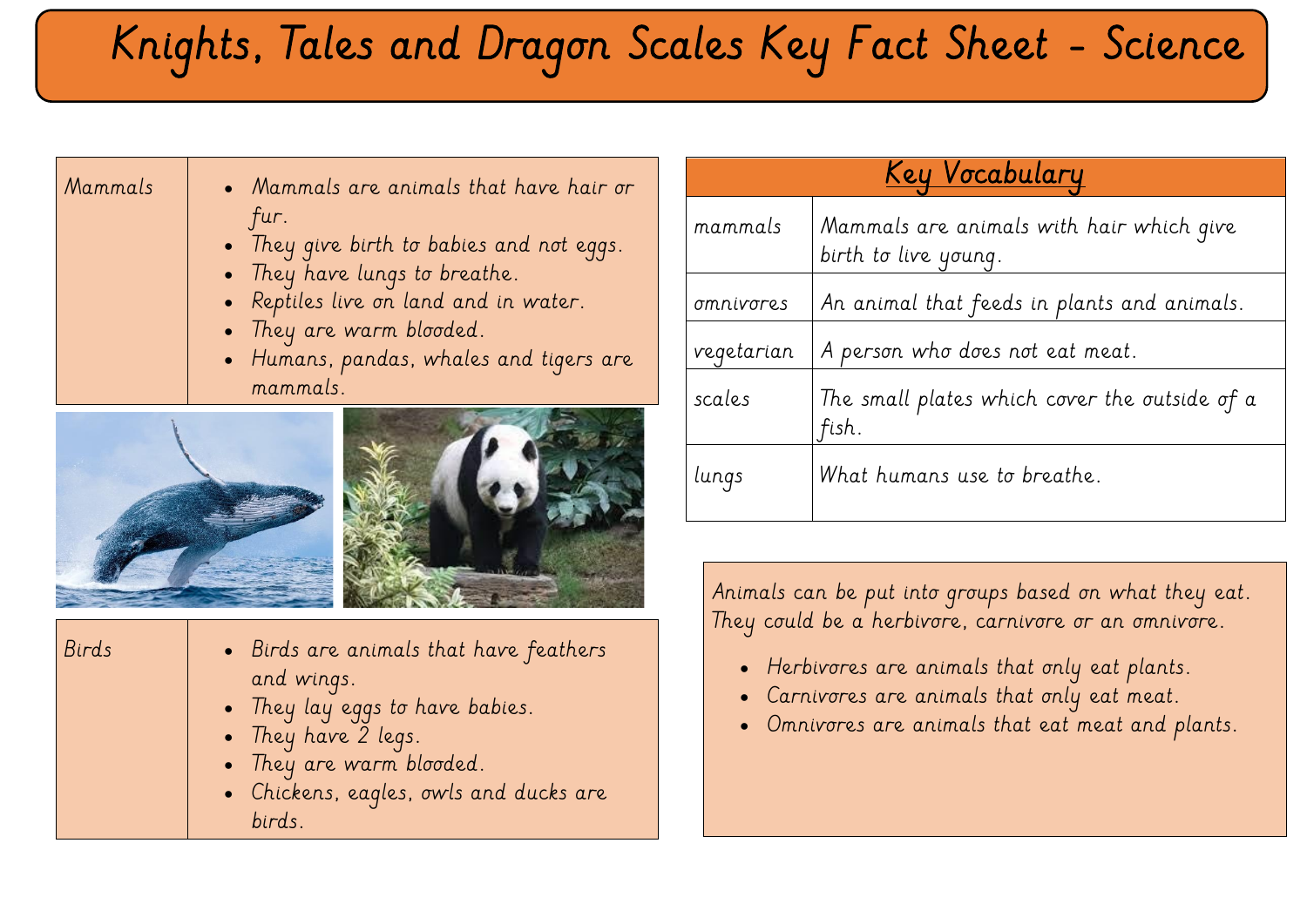## $\overline{\phantom{a}}$ Knights, Tales and Dragon Scales – Art and Design

This is a colour wheel. A colour wheel shows you the relationship between different colours. Opposite colours on the wheel make each other stand out.



When we see a piece of art we can talk about what we like and dislike about it and give reasons for our opinion.

When we complete our own art work we can say what we like and suggest improvements that we think could make it better.

| <u>Key Vocabulary</u> |                                                                   |  |  |
|-----------------------|-------------------------------------------------------------------|--|--|
| Andy Warhol           | $\vert$ An artist who did pop art.                                |  |  |
| printing              | A piece of art made by transferring a repeating<br>pattern/shape. |  |  |
| colour wheel          | A diagram that shows how colours relate to each<br>other.         |  |  |
| opposite              | Something that is completely different.                           |  |  |
| design                | To plan a piece of work.                                          |  |  |
| similarity            | Something that is alike in one or more ways.                      |  |  |
| difference            | Something that is not alike in one or more ways.                  |  |  |





Andy Warhol is an artist who created pop art by printing colourful repeating patterns or pictures.